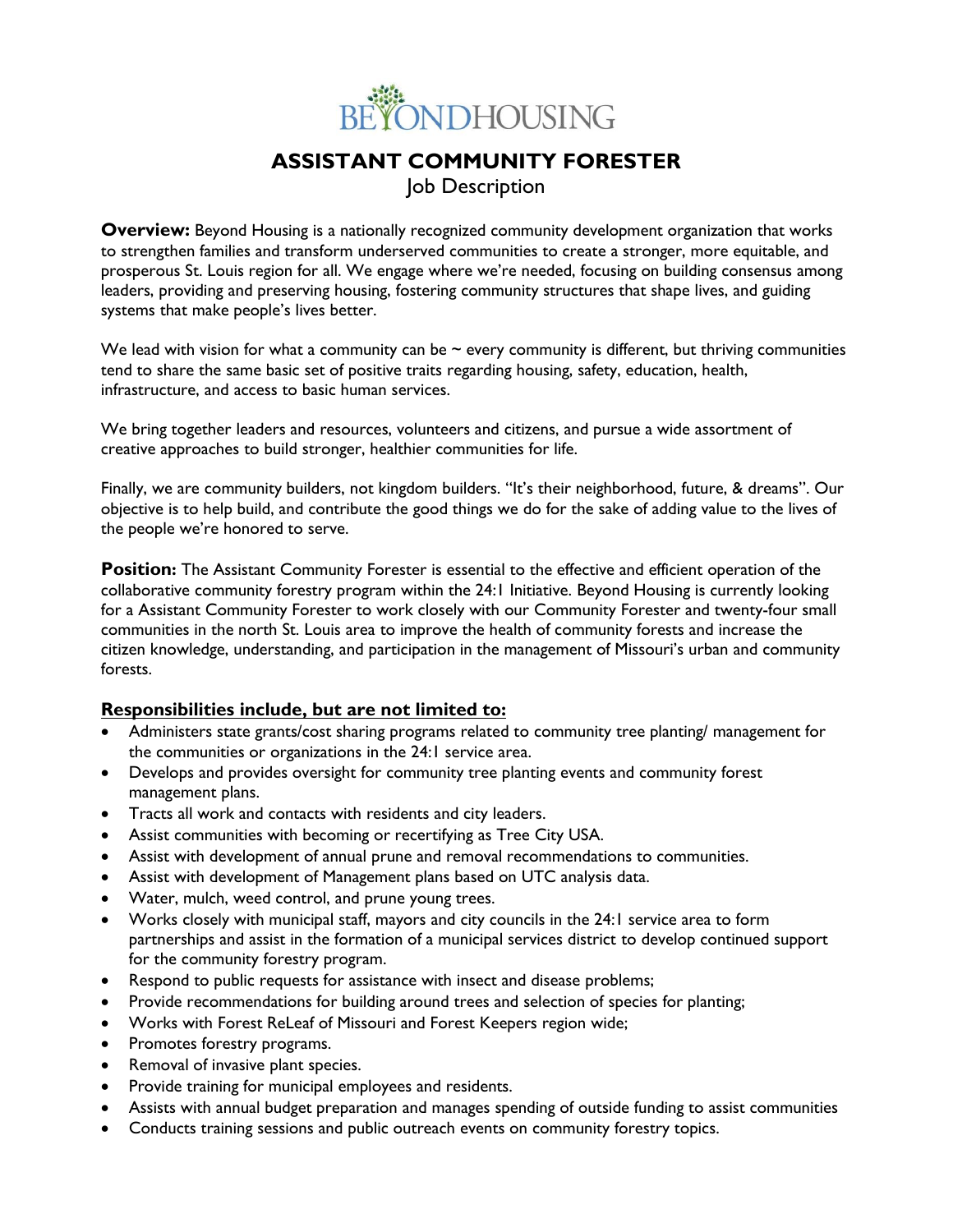- Works with volunteers and interns to assist with planting and small tree maintenance projects within the 24:1 communities.
- Assists with disseminating program information and accomplishments with partners and communities via presentations and reports.
- Prepares news releases, takes part in TV and radio interviews and organizes special events.
- Seeks outside funding sources to ensure the continuation of the 24:1 community forestry program.
- Other duties as required.

## **Personal Qualities:**

- Collaborative -- A dynamic personality that is collaboratively minded, can recognize, and identify strengths, seek consensus around mutual goals, and build meaningful relationships.
- **•** Creative and Curious -- A systems-thinker and builder, who is not afraid to be innovative in designing solutions and has skills in articulating these ideas and concepts.
- **E** Methodical -- Strong analytical, systems, and problem-solving skills to evaluate performance, prepare reports, and recommend/implement solutions using independent judgment. Ability to move from concepts to action through strong program design and evaluation.
- **E** Reliable -- Leadership skills that reflect and value a team approach, demonstrated integrity, effectiveness, efficiency, and the ability to deliver high quality service. Highly capable of handling multiple tasks, projects and timelines. Excellent oral and written communications skills.
- Trusted -- Ability to work with residents, partners, and staff of diversified backgrounds with a positive, optimistic, solutions-oriented attitude. Shares a deep respect for the community, its stakeholders and the residents that we serve.
- **•** Driven -- Passion for the work and an interest in continuous learning and improvement.

# **Preferred Experience and Qualifications:**

- Position requires an High School Diploma and attending college to attain an Associate's Degree in Community Forestry (or related degree); or a Bachelor's Degree. Or graduated with degree.
- One (1) year of progressively responsible experience in community forestry or related natural resource work; or an equivalent combination of education and experience.
- Must be computer literate in Microsoft Applications: Word, Excel and Powerpoint.
- Able to work in a fast-changing environment, with a diverse group of people.
- Must possess attention to detail.
- Excellent oral and written communication skills.
- Focus on providing exceptional customer service to internal and external constituents.
- Must be able to work in extremely hot or cold temperatures and walk on rough terrain.
- Observe and classify trees, common insects, and diseases.
- Interpret aerial photos and soil survey maps.
- Prefer the candidate to possess an ISA Arborist Certification, Municipal Specialist and Tree Risk Assessment Qualification.
- Candidate must have reliable transportation, a valid Missouri Driver's License and insurance.

### **Supervisor:**

**EXEDENT** Community Forester, Deputy Chief Operating Officer

### **Salary and Benefits:**

- **Part-time/Full-time salaried position as determined in current Beyond Housing Employee Handbook**
- $\blacksquare$  Salary \$15.00 per hour